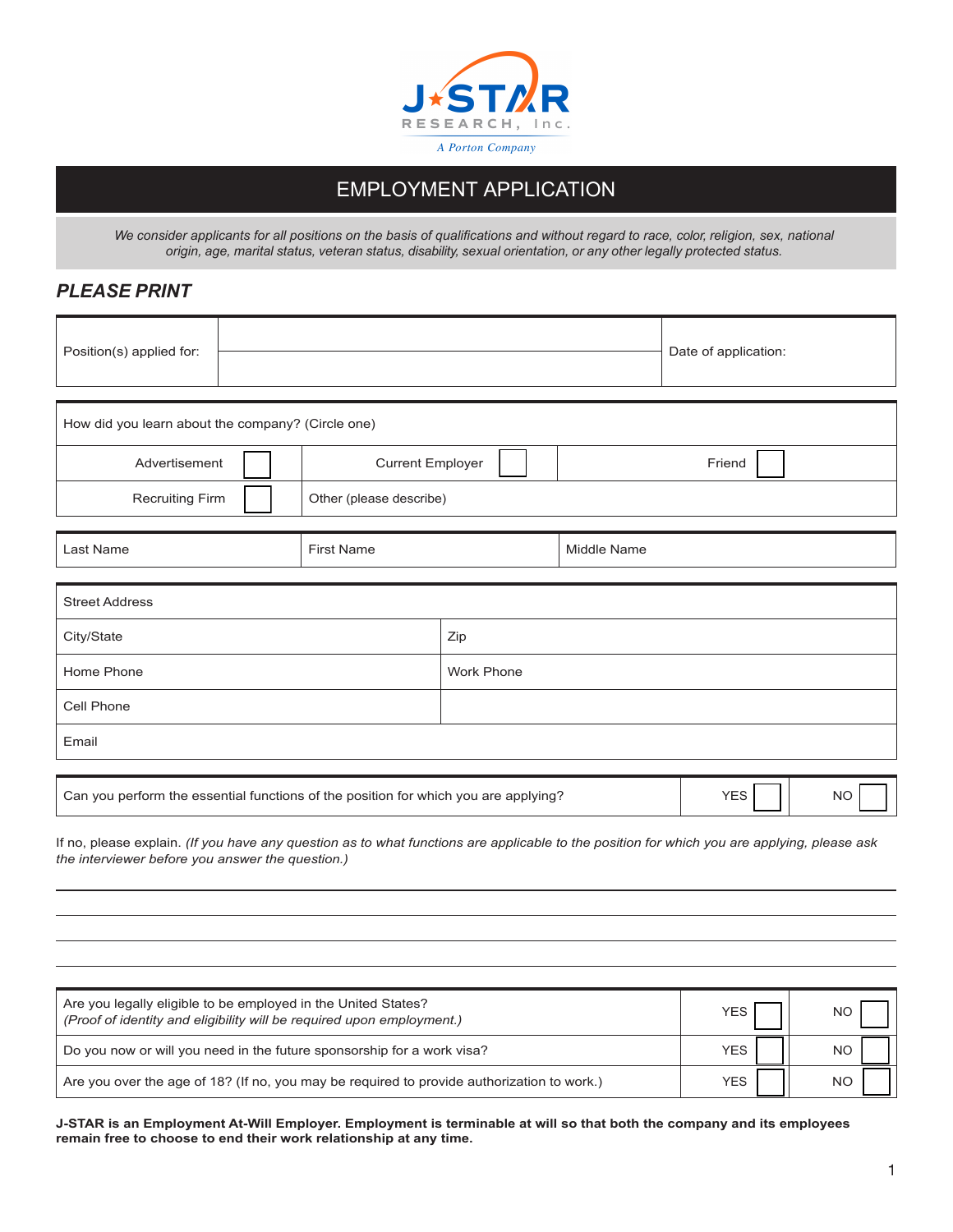| Have you ever worked for this Company before?                              | Job Title:                                     | <b>YES</b><br>NO.       |
|----------------------------------------------------------------------------|------------------------------------------------|-------------------------|
| If yes, where? When? (Give dates.)                                         |                                                |                         |
|                                                                            |                                                |                         |
| List any job-related skills or accomplishments including military service. |                                                |                         |
|                                                                            |                                                |                         |
| Can you speak, read, or write a language other than English?               |                                                | <b>YES</b><br><b>NO</b> |
| If yes, which language(s)?                                                 |                                                |                         |
|                                                                            |                                                |                         |
| Are you available to work:                                                 | <b>NIGHTS</b><br><b>WEEKEND</b><br><b>DAYS</b> | FULL TIME               |
| If you cannot work full time, please explain:                              |                                                |                         |
|                                                                            |                                                |                         |
| Are you presently employed?                                                |                                                | <b>YES</b><br><b>NO</b> |
| If yes, may we contact your employer?                                      |                                                | <b>YES</b><br><b>NO</b> |
| If presently employed, why are you considering leaving?                    |                                                |                         |
|                                                                            |                                                |                         |
|                                                                            |                                                |                         |

What is your minimum compensation requirement? \_\_\_\_\_\_\_\_\_\_\_\_\_\_\_\_\_\_\_\_\_\_\_\_\_\_\_\_\_\_\_\_\_\_\_\_\_\_\_\_\_\_\_\_\_\_\_\_\_\_\_\_\_\_\_\_\_\_\_\_\_\_\_\_\_\_\_\_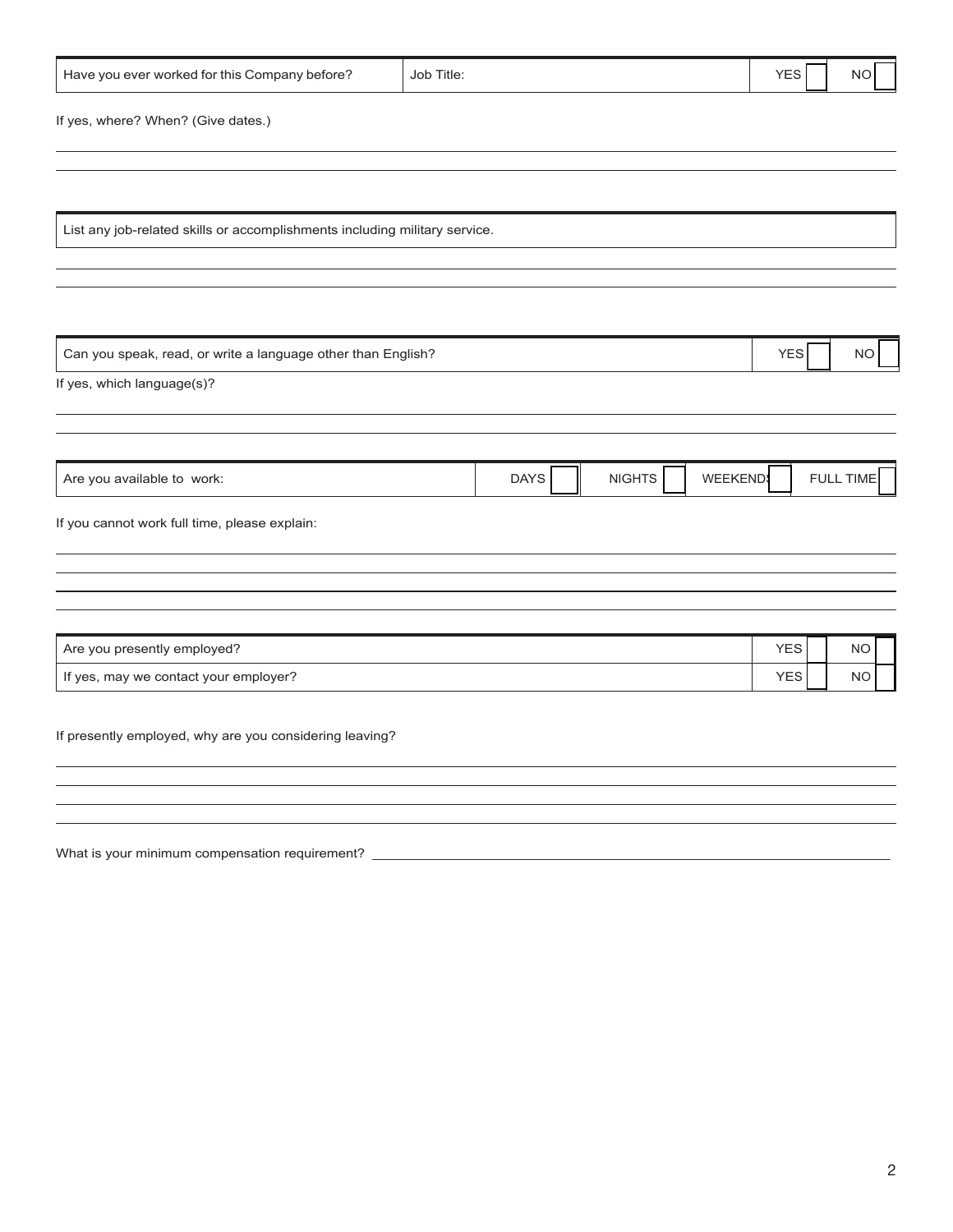### **EDUCATION**

| Name and Location of School | Diploma or<br>Degree Received | Course of Study | Dates<br>Attended |
|-----------------------------|-------------------------------|-----------------|-------------------|
| <b>HIGH SCHOOL</b>          |                               |                 |                   |
|                             |                               |                 |                   |
| <b>COLLEGE</b>              |                               |                 |                   |
|                             |                               |                 |                   |
| <b>GRADUATE SCHOOL</b>      |                               |                 |                   |
|                             |                               |                 |                   |
| VOCATIONAL OR TRADE SCHOOL  |                               |                 |                   |
|                             |                               |                 | 02/24/2121        |

### **EMPLOYMENT**

Start with your present or most recent position.

| Name of Employer                                         | <b>Phone Number</b> |                    |  |
|----------------------------------------------------------|---------------------|--------------------|--|
| Full Address (Including Street, City, State, Zip)        |                     |                    |  |
| Job Title                                                |                     | Supervisor's Name  |  |
| DATES EMPLOYED                                           |                     | Supervisor's Title |  |
| From Month/Day/Year<br>To Month/Day/Year                 |                     |                    |  |
| <b>NO</b><br><b>YES</b><br>May we contact this employer? |                     |                    |  |

Describe the Work Performed:

| Name of Employer                                  | <b>Phone Number</b> |                    |  |  |
|---------------------------------------------------|---------------------|--------------------|--|--|
| Full Address (Including Street, City, State, Zip) |                     |                    |  |  |
| Job Title                                         |                     | Supervisor's Name  |  |  |
| <b>DATES EMPLOYED</b>                             |                     | Supervisor's Title |  |  |
| From Month/Day/Year<br>To Month/Day/Year          |                     |                    |  |  |
| <b>YES</b><br>May we contact this employer?<br>NO |                     |                    |  |  |

Describe the Work Performed: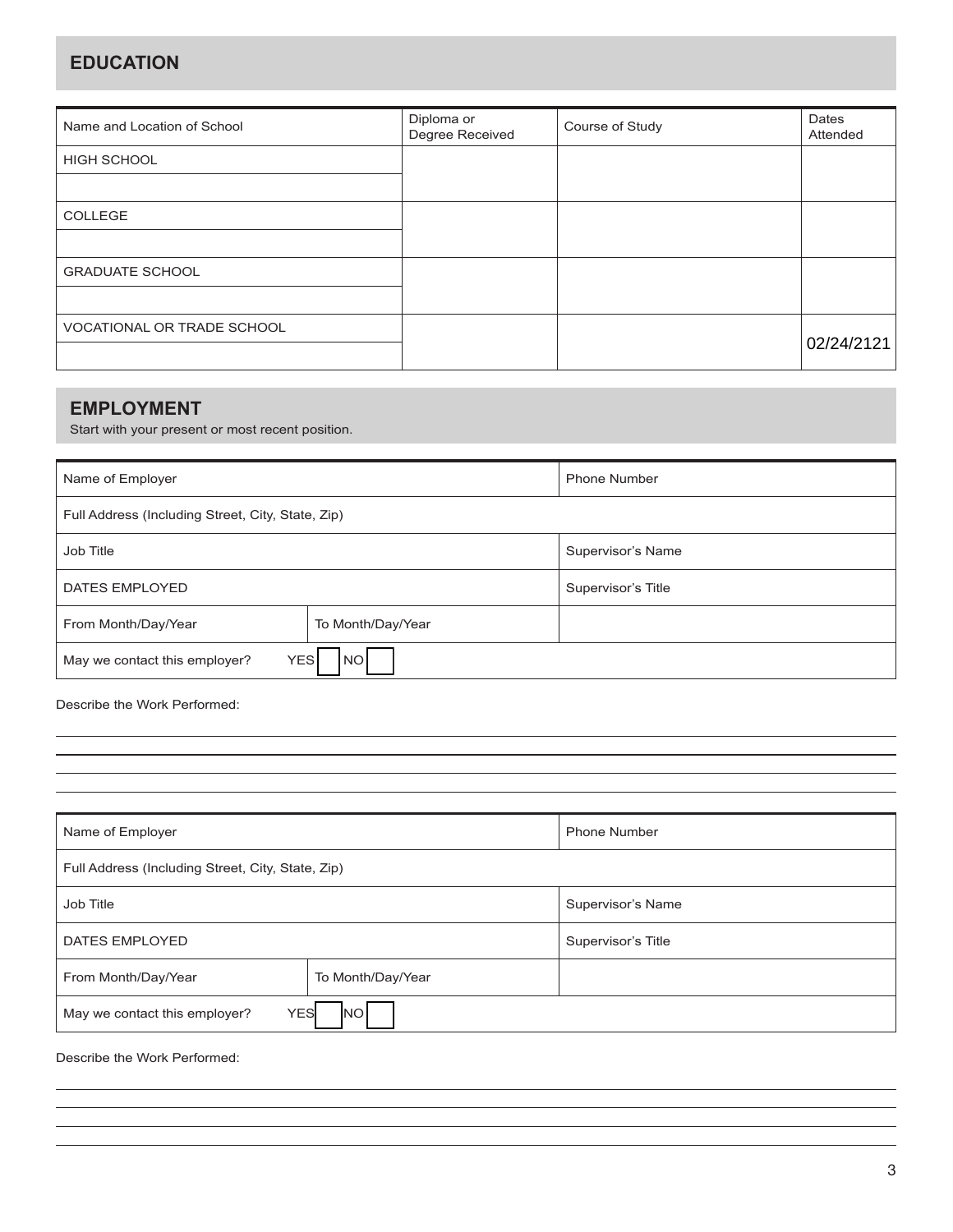| Name of Employer                                         | <b>Phone Number</b> |                    |  |
|----------------------------------------------------------|---------------------|--------------------|--|
| Full Address (Including Street, City, State, Zip)        |                     |                    |  |
| Job Title                                                | Supervisor's Name   |                    |  |
| <b>DATES EMPLOYED</b>                                    |                     | Supervisor's Title |  |
| From Month/Day/Year<br>To Month/Day/Year                 |                     |                    |  |
| <b>YES</b><br><b>NO</b><br>May we contact this employer? |                     |                    |  |

#### Describe the Work Performed:

# **EMPLOYMENT REFERENCE**

(Please only provide reference of person to whom you have directly reported.)

| Name                                                      |     | <b>Phone Number</b> |
|-----------------------------------------------------------|-----|---------------------|
| <b>Street Address</b>                                     |     |                     |
| City/State                                                | Zip | Occupation          |
| <b>YES</b><br>May we contact this reference?<br><b>NO</b> |     |                     |

| Name                                               |     | <b>Phone Number</b> |
|----------------------------------------------------|-----|---------------------|
| <b>Street Address</b>                              |     |                     |
| City/State                                         | Zip | Occupation          |
| NO<br>May we contact this reference?<br><b>YES</b> |     |                     |

| Name                                               |     | Phone Number |
|----------------------------------------------------|-----|--------------|
| <b>Street Address</b>                              |     |              |
| City/State                                         | Zip | Occupation   |
| NO<br><b>YES</b><br>May we contact this reference? |     |              |